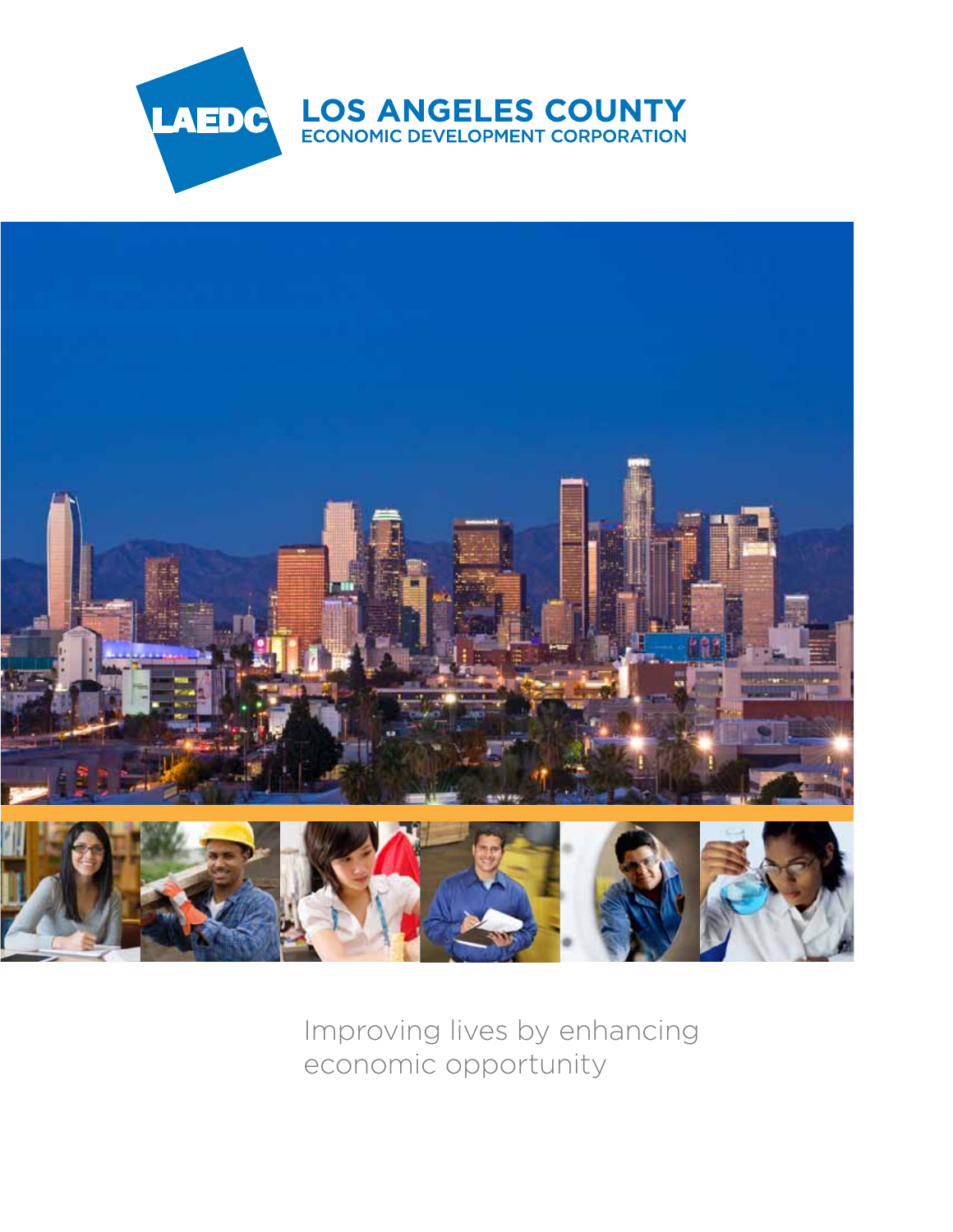

 **"LAEDC actively supports the aerospace industry and addresses challenges so that businesses can grow and create jobs."**

Bret Johnsen Chief Financial Officer SpaceX

**SINCE 1981, the Los Angeles County Economic** Development Corporation (LAEDC) has worked tirelessly to meet every L.A. County resident's basic human need for a job. We serve the ten million people of our county's 88 cities and 100+ unincorporated communities through our free business assistance and attraction programs, economic research and analysis, real estate advisory services, trade and investment assistance and public policy leadership.

We look to the future to support emerging growth and innovation industries that will create the jobs of tomorrow and give critical support to the key industry clusters driving L.A.'s job growth today. And we continually improve our region's ability to compete and succeed globally. LAEDC members and partners include our region's largest corporate employers and most innovative small businesses, philanthropic organizations and non-profits, county and city governments, research institutes and leading colleges and universities. Together, we address the issues affecting economic growth and job creation, and set the greater L.A. region on a sustainable path as a major force in the world economy.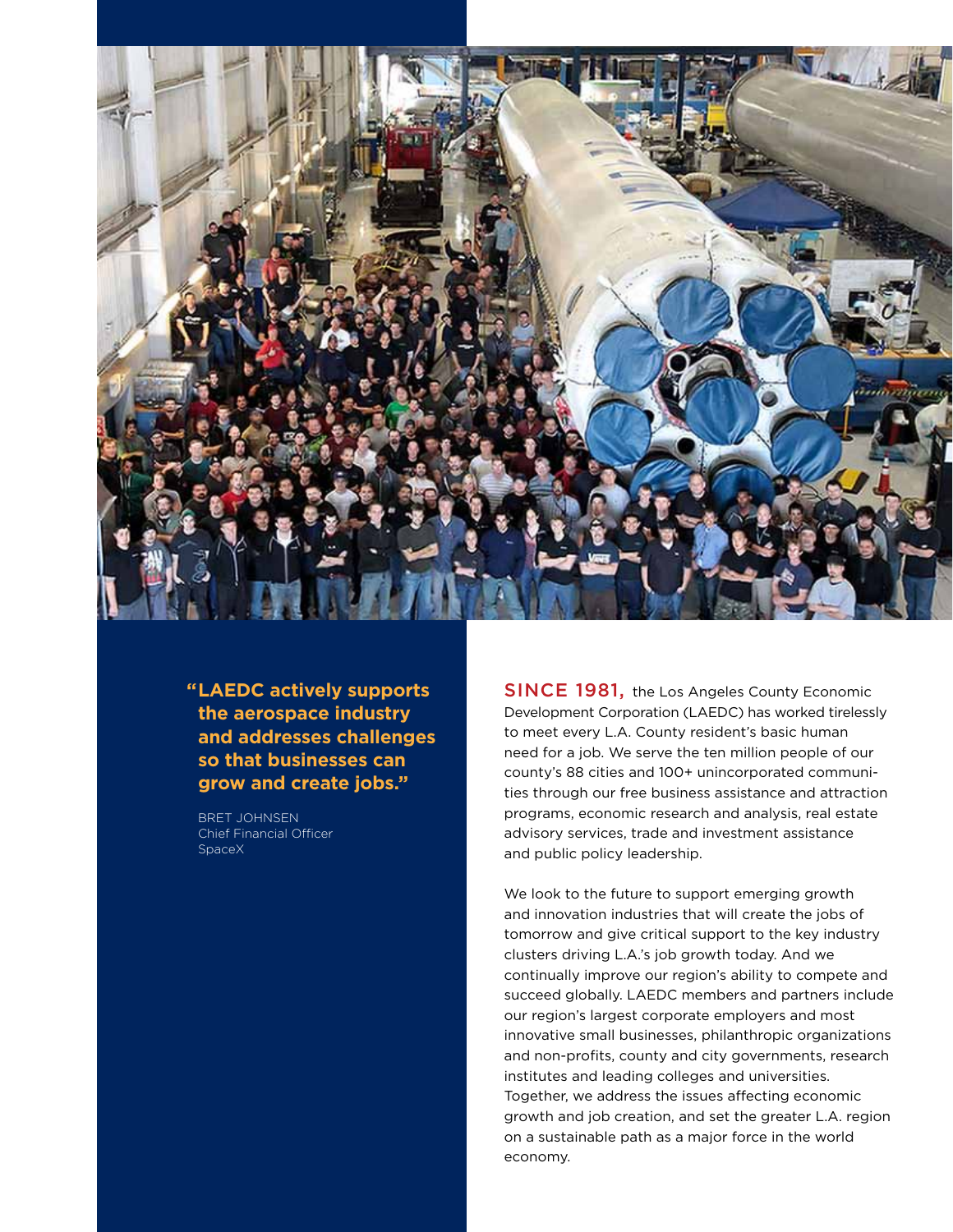

# L.A. County's future prosperity

 t's about parents looking across the dinner table, knowing they are able to provide for their families.

 It's about students learning the right skills to build careers in growing industries.

 And it's about job creation, which sets the foundation for healthy families and thriving, equitable communities.

 At the LAEDC, we work to make all these things happen.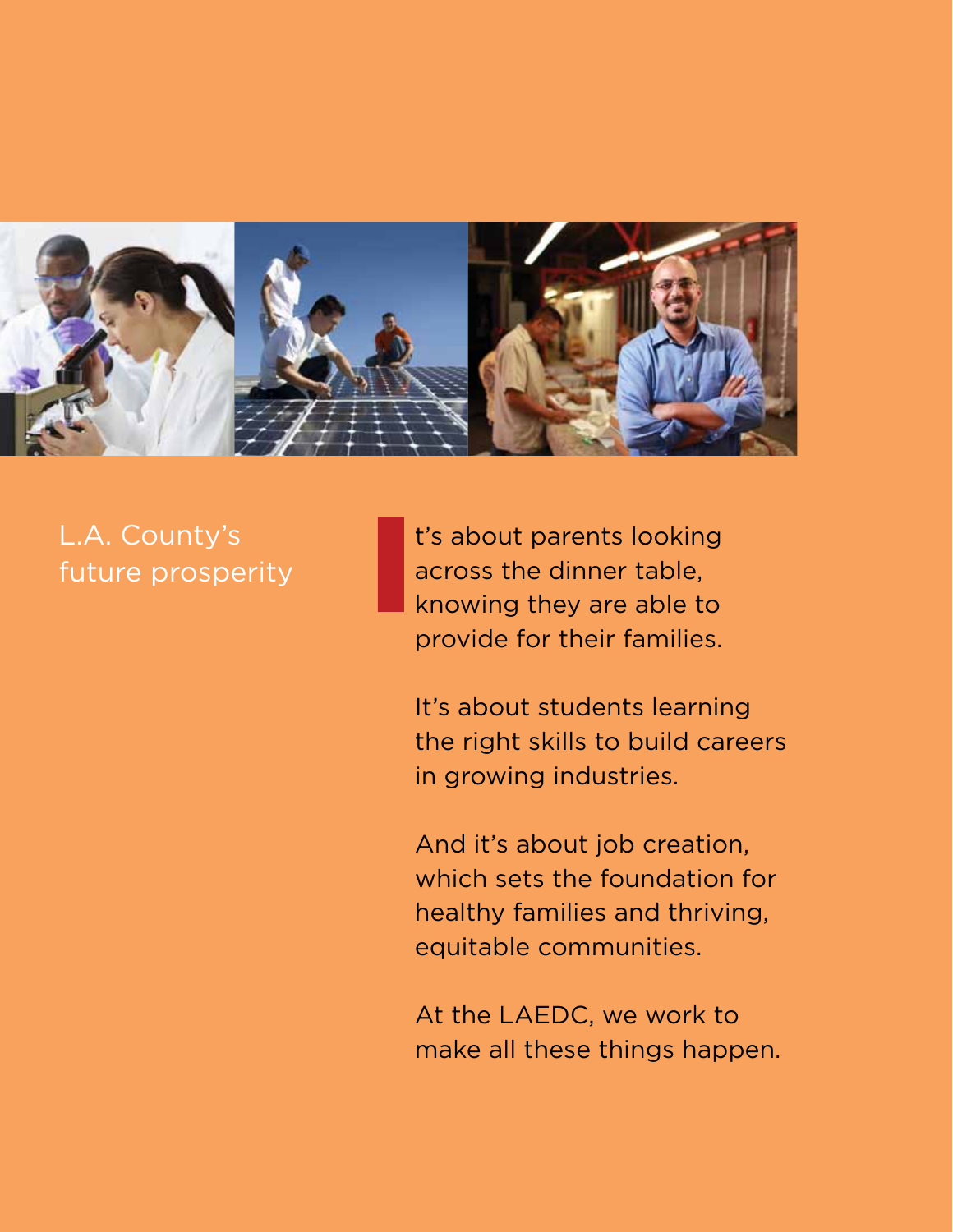



Research and analysis is a foundation for what we do, led by our two research centers, which study where the jobs are today and foresee where they will be tomorrow. *The LAEDC Kyser Center for Economic Research* provides reliable forecasts, relevant data and insightful perspectives to help Southern California understand and take advantage of emerging economic trends. We assess the global economy relative to L.A. County, examine employment trends and provide timely economic reports to decision-makers.

The *LAEDC Institute for Applied Economics* provides in-depth market intelligence and independent analysis on the key industry clusters that propel our regional economy. This analysis helps guide workforce development initiatives and effective public policy and quantifies economic impacts. Public and private organizations seek customized, objective studies from the Institute to inform their decisions.



 **"We all know the importance of the entertainment industry to the local economy, but LAEDC's analysis helped quantify the benefits of the Film and Television Tax Credit and gave us workable solutions to retain jobs in the region. It was just the ammunition we needed to bring to Sacramento."**

With local industry sector expertise and deep connections throughout L.A.'s different communities, the LAEDC provides services to small businesses and global corporations to help them thrive, grow and succeed in our region. These are just a few ways we help businesses:

### Free business services to create and retain jobs

Since 1996, our award-winning Business Assistance Program has assisted in creating and retaining over 200,000 jobs in L.A. County. Through this free, confidential program, businesses receive help in site selection; accessing capital; identifying incentives and workforce training funds; streamlining the permitting process; reducing costs and implementing best practices in hiring, manufacturing and more.

### Expanding to global markets and attracting foreign investment

Our subsidiary, the World Trade Center Los Angeles, combines public and private resources to help L.A. businesses expand into international markets and promotes L.A. County as a destination for foreign investment to attract capital, jobs and investment for the region. And our EB-5 Immigrant Investor program has raised hundreds of millions of dollars for regional firms.

# Helping decision makers encourage job growth

Our Public Policy team helps educate decision-makers on programs, policies and projects that will grow quality jobs in L.A. County while balancing our goals of social and environmental stewardship. We lead collaborative initiatives such as the SoCal Jobs Defense Council, which protects and promotes regional aerospace and defense; e4 Mobility Alliance, which supports our emerging advanced transportation industries; and we created and continue to host the Southern California Leadership Council, which mobilizes former California governors and leading CEOs to address complex state issues. The LAEDC policy team tackles pressing issues, including job-creating incentives, industrial land preservation, trade facilitation, critical infrastructure delivery and regulatory and tax relief.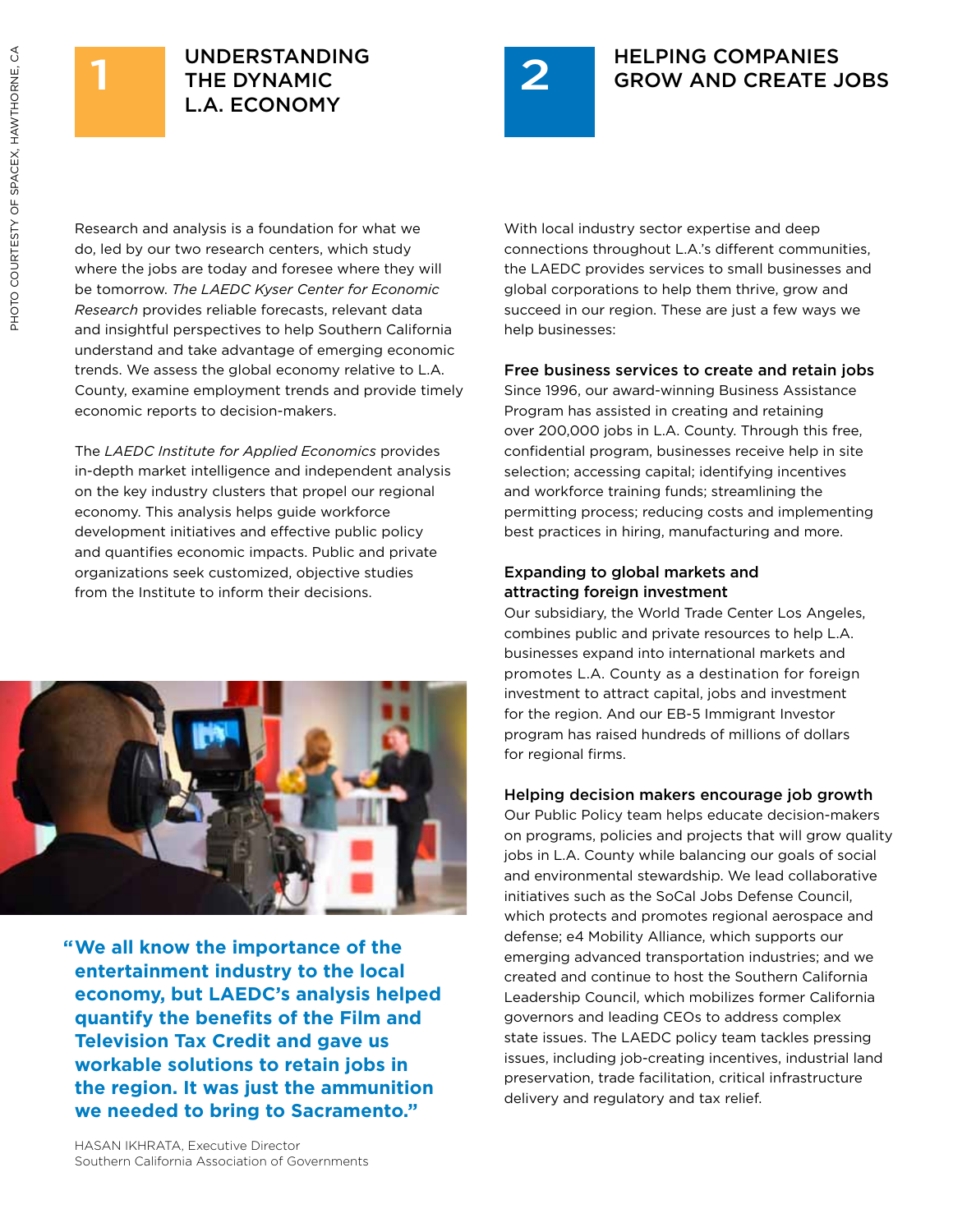# CHARTING A COURSE OF FUTURE PROSPERITY



 **" LAEDC has helped us broaden the connection with business and industry, which allows our college leaders to develop new educational options including stackable certificates and career pathway models. With LAEDC's partnership, the deeper understanding of emerging industry trends helps our colleges deliver relevant educational options so our grads compete for better jobs and employers and growth industries find the skilled workers they need."**

Dr. Chito Cajayon Vice Chancellor at Los Angeles Community College District LAEDC member since 2000

To create lasting prosperity, we bring together our region's major stakeholders to plan, collaborate and innovate.

# Building consensus on the region's growth strategy

The LAEDC led the development of the first-ever, consensus-driven Strategic Plan for Economic Development in L.A. County. With input from 1,080 stakeholders and organizations, and endorsed by all five L.A. County supervisors and 84 cities, the five-year Strategic Plan has spurred regional progress on five goals: prepare an educated workforce; create a business friendly environment; enhance our quality of life; implement smart land use; and build 21st century infrastructure. This critical work continues as the 2016-2020 Strategic Plan is developed and implemented.

### Nurturing L.A.'s innovation economy

The Innovate Los Angeles (inLA) initiative brings together leaders from L.A.'s entrepreneurial, technology and creative communities to accelerate and promote the region's robust innovation eco-system. The LAEDC created and hosted Los Angeles Innovation Week, and, in partnership with USC, UCLA and UC Irvine, the LAEDC coordinates Blackstone LaunchPad serving over 100,000 Southern California students as part of a national model for fostering entrepreneurship in higher education.

# Activating under-utilized public land

Our Public Landowners Assistance Network works with L.A. County and its 88 cities to activate underutilized public land to create jobs and help redevelop communities through real estate and financing solutions.

### Transforming the skills of our workforce

By bringing together leaders from business, education, our cities and the County, LAEDC has helped change the way local businesses, schools and workforce investment boards work together to align education priorities with the job skills most in-demand in our region's growing industry clusters.